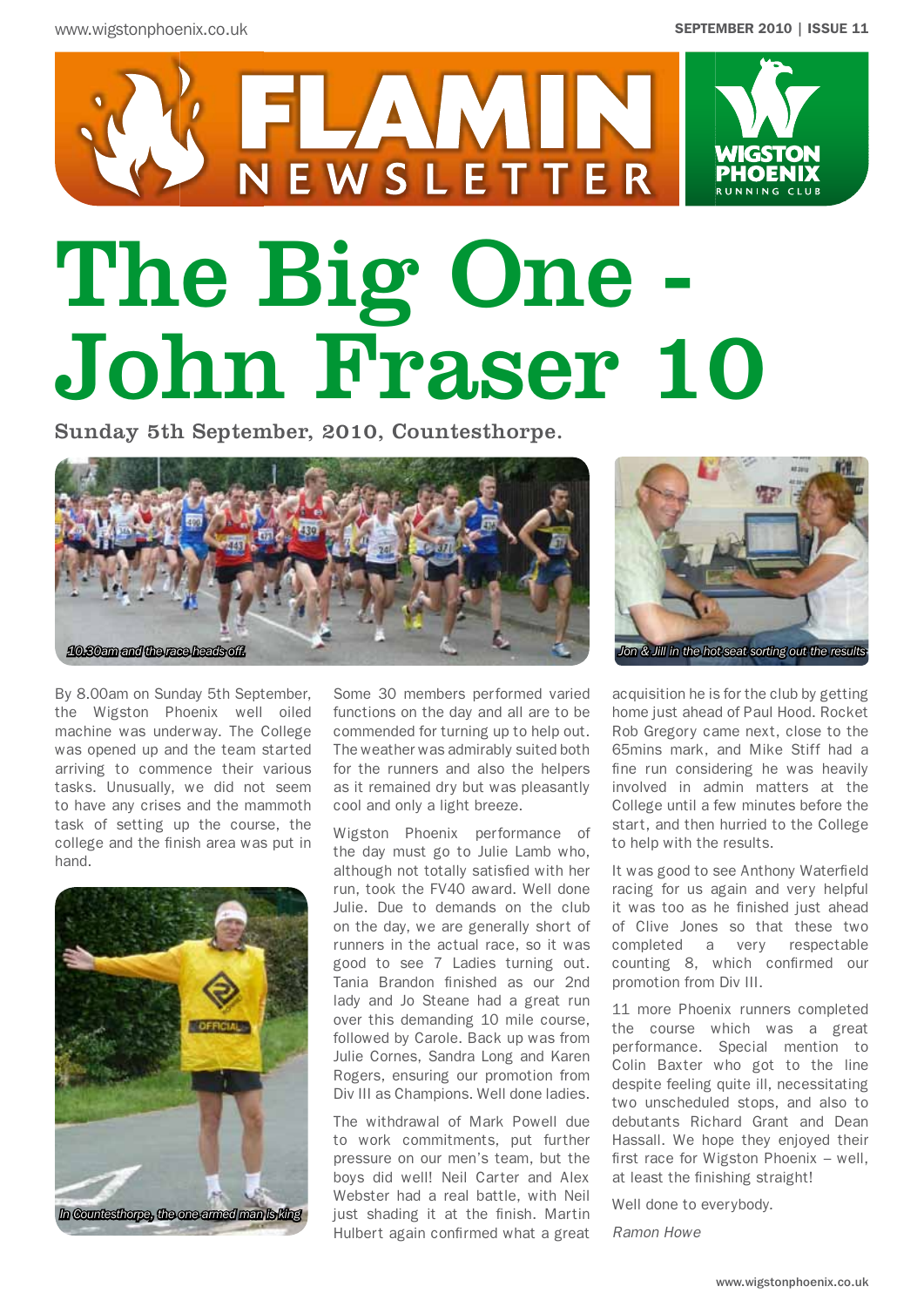## Phoenix Rises for Hungarton 7 the Huncote 5

#### Wednesday 4th August 2010.

We had a record entry of 45, with 42 actually running, for the popular 5 mile race at Huncote. Why is it so popular? Well, it's only 5 miles, relatively flat and, as luck would have it, the weather was not too hot or windy.

Our entry was swollen by a number of debutants for the club – Martin Hulbert, Phoenix Hoyle (yes, Phoenix is his name), Julie Cornes, Coral Graham and Sonia Grant. Hope they all enjoyed the run and will compete for us many times in the future. We also welcomed back to racing Mick Jordan and Tom Muddimer and it was good to see Rob Pullen starting back again. A midweek race allows Tim Fergusson to step down from the pulpit so good to see him also.

Wigston Phoenix were close to putting out their best possible Men's team. Only Rob Nurse (injured) was absent from our top runners, and, of course, Rob Pullen will be up there with the quickest when he is fully fit again.

Mark Powell, Alex Webster, Chris Manning (another welcome fleeting visit) and Neil Carter were our top 4 counters and well done to them. Paul Hood, Martin Hulbert, Colin Baxter and Will Mason completed the counting 8, all well inside the first 100. Will pipped Rob Gregory by 4 seconds thus continuing the battle for supremacy between these fine athletes – Rob is determined to reverse the result at the next opportunity. Will he do it? Martin will clearly be a great asset for the club.

Another batch of our men's team came home in close order, including Treasurer Mick – how did he get to be wearing No 1? Must have bribed the organisers!

Our Ladies also turned out in numbers, and our top 4 were as strong as we can hope for at present. Julie Lamb had a really good run as 10th lady and 2nd LV40 so well done to her. Ever improving Maxine Powell was next in, soon followed by Jane Fraser (nicely under 35 mins) and then Tania Brandon completed the counting 4.

Julie Cornes had a fine debut, realising after a while she could go quicker so she pulled ahead of Jo and nearly caught Carol. Coral Graham also kept going well at the end and thanks to Pete Sylvester, who did as he promised and made sure that Sonia made it to the finishing line.



Well done to all that  $ran - a$  good day for the new Wigston Phoenix *Ramon Howe*



#### Wednesday 7th July 2010.

The Hungarton 7 is probably the most challenging race on the LRRL calendar, but to make it a bit more testing, roadworks meant a change to the start and finish, and an increase to about 7.25 miles!!

Despite this, there was a very good Phoenix turnout of 20 men and 8 ladies.

The men's race was won by Gordon Lee of Leicester Coritanian in a time of 37:05, and leading lady was Nicki Nealon of Huncote in 44:13.

Leading Phoenix man was Colin Baxter in 83rd place, in an excellent time of 48:10, followed closely by Mike Stiff in 97th and Craig Baker in 116th.

Julie Lamb was first woman home for Phoenix, in 113th place overall, and second FV40 behind overall winner Nicki Nealon.

Next woman finisher was Jane Fraser in 185th place overall, followed by Gail Kalsi in 187th and 1st FV50. Sadly for Jane, she didn't turn 50 until a few days after the race!!

There were good performances from many runners, some of whom were on the comeback trail after injury and illness (they could have picked an easier race).

The terrain took its toll on some, and there were a few walking wounded at the end…but I think they sort of enjoyed it and will be back for more races!

------------------------------------------------------------------------

#### *Ramon Howe*

## 100 Lap Challenge

The 100 Lap Challenge raised £2,150 for Rainbows this year. The event now seems well established with much interest for next year already.

------------------------------------------------------------------------

## Rainbows 5k Challenge

The Rainbows 5k for 17th October 2010 is progressing well. The Children's Fun Run at 10:30 and the 5K is at 11:00. Venue: Alliance & Leicester, Carlton Park, Narborough, Leicester, LE19 0AL. Marshals are required for the event, please contact Dave if you are available. For further details and an entry form contact David Muddimer. Email: *david.muddimer@btinternet.com.*

### ------------------------------------------------------------------------- Derby Runner XC 2010/2011

| <b>3rd October</b>   | Sth Charnwood High School, Markfield<br>West Fnd Runners |
|----------------------|----------------------------------------------------------|
| <b>21st November</b> | Foremark Reservoir<br>Ivanhoe Runners                    |
| <b>5th December</b>  | Bagworth Heath (tbc)<br><b>Desford Striders</b>          |
| <b>16th January</b>  | Grace Dieu School<br>Shepshed RC                         |
| <b>20th February</b> | To be confirmed<br>Hinckley RC                           |
| <b>6th March</b>     | To be confirmed<br><b>Shelton Striders</b>               |

Each race is  $£2$  to enter and club vests must be worn. For the first event at Markfield the entry fee will be paid by the club for all paid up members so you can have a *free race* on us.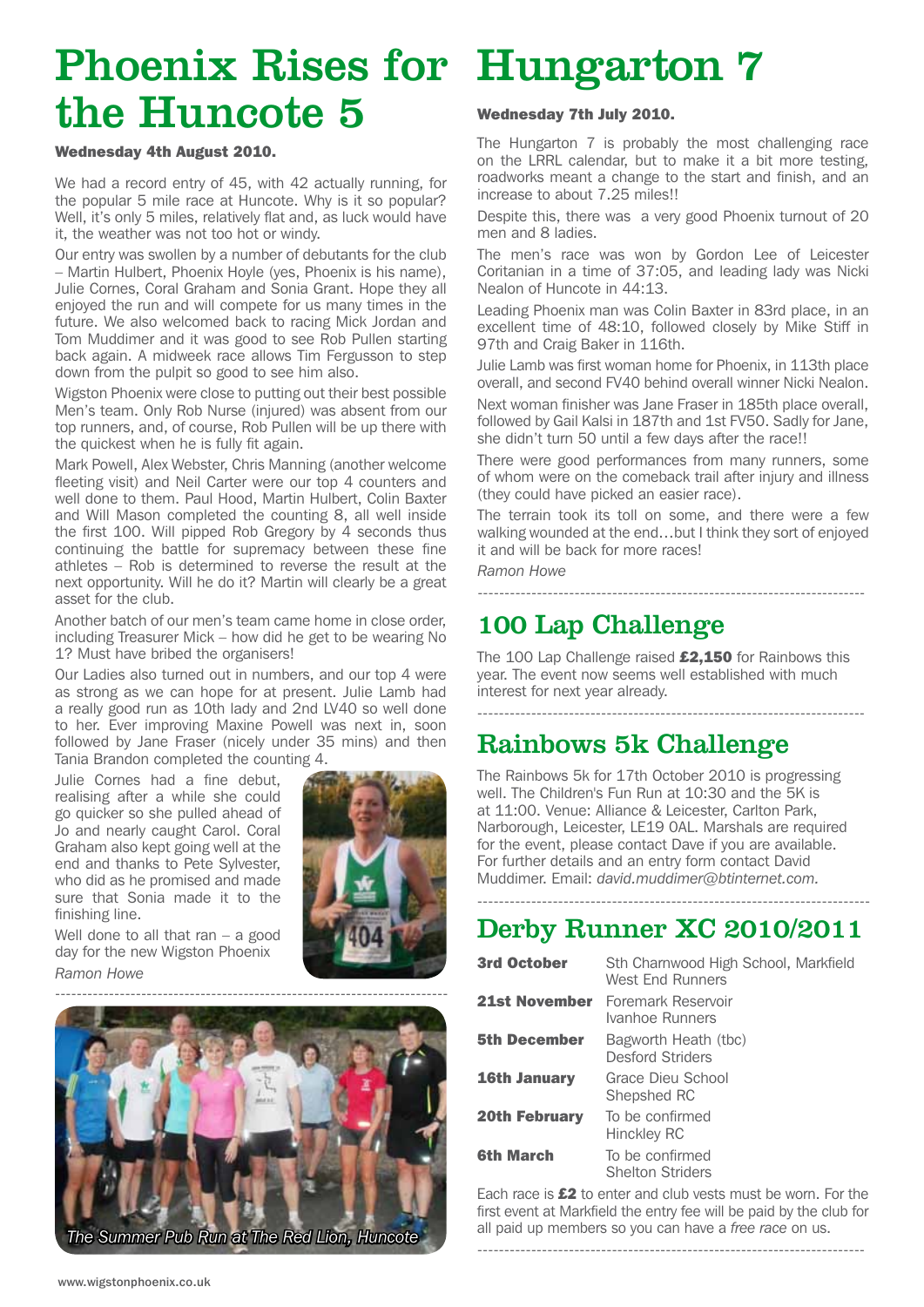## LRRL League 2010 Final Tables

Phoenix who have competed in the LRRL this season. In our first season as a new Club and in Division 3 we have have achieved promotion in our first year to Division 2 in the Mens, Vet Mens, Womens and Veteran Womens leagues. *Well done everyone!*

#### MEN DIVISION 3

| Position<br>1<br>$\overline{2}$<br>3<br>4<br>5<br>6 | Team<br>Charnwood AC<br>Wigston Phoenix<br>Desford<br>West End<br>Harborough<br>Whetstone               | Points<br>197<br>166<br>148<br>142<br>129<br>111   |
|-----------------------------------------------------|---------------------------------------------------------------------------------------------------------|----------------------------------------------------|
|                                                     | <b>VET MEN DIVISION 3</b>                                                                               |                                                    |
| Position<br>1<br>$\overline{2}$<br>3<br>4<br>5<br>6 | Team<br>Charnwood AC<br>Wigston Phoenix<br>Desford<br><b>Beaumont</b><br>Leicester Tri<br>Whetstone     | Points<br>190<br>166<br>148<br>138<br>136<br>106   |
| <b>WOMEN DIVISION 3</b>                             |                                                                                                         |                                                    |
|                                                     |                                                                                                         |                                                    |
| Position<br>1<br>$\overline{2}$<br>3<br>4<br>5<br>6 | Team<br>Wigston Phoenix<br>Charnwood AC B<br>Harborough<br>Roadhoggs B<br><b>Hinckley B</b><br>Wreake B | Points<br>233<br>168<br>163<br>155<br>152<br>150.5 |
|                                                     | <b>VET WOMEN DIVISION 3</b>                                                                             |                                                    |
| Position<br>1                                       | Team<br>Wigston Phoenix                                                                                 | Points<br>181                                      |
| $\overline{c}$                                      | Harborough                                                                                              | 169                                                |
| 3                                                   | Nuneaton                                                                                                | 133                                                |
| $\overline{4}$                                      | Shepshed                                                                                                | 90                                                 |
| 5<br>6                                              | S. Derbys<br>Whetstone                                                                                  | 68<br>26                                           |

## Leicestershire Road Running League Presentation Evening

------------------------------------------------------------------------

This is to take place on Friday 29th October 8pm at Birstall Social Club. The cost of £5 per ticket will be paid from club funds. There will be the presentation of Individual Summer League awards, Winter & Summer 100% awards and Winter & Summer Team awards. Clive Jones, Dave Muddimer and Mike Stiff will receive 100% awards. We will receive awards for all our teams who will be promoted from Division 3 to Division 2 as follows:

Men (2nd): C Jones, N Carter, R Gregory, L Chesterton, M Stiff, C Baxter, R Nurse, C Baker

Men Vets (2nd): R Gregory, M Stiff, C Baxter, C Baker, L Chesterton

Women (1st): C Priestley, M Powell, T Brandon, J Steane Women Vets (1st): C Priestley, T Brandon, S Long

------------------------------------------------------------------------

A list is now available at the Legion to book your place.

| V 3       |        |  |
|-----------|--------|--|
|           | Points |  |
| n Phoenix | 233    |  |
| ood AC B  | 168    |  |
| au ah     | 162    |  |

## $\frac{1}{2}$  Congratulations are in order to all the runners from Wigston  $\blacksquare$  news in brief

#### New Members

Welcome to Dean Hassall, Robert Burgin, Richard Grant and Bill Cowie who joined the club recently. --------------------------------------------------------------------

--------------------------------------------------------------------

#### Membership update

New members can join the club now for £9, 50% of the annual cost. Existing members should have now paid their fees for the year to Mel Prusek, Membership Secretary or Mick Jordan, Treasurer. Any unpaid membership fees will result in individuals being removed from the membership list and therefore be ineligible to compete for the club. There are currently 105 club members.

#### Club Kit

We will be ordering more long-sleeve and short-sleeve club tops as they have proved very popular. Please put your name on the list available at the club. We are also considering other types of kit to order such as tracksters, legging, tracksuits etc so please put forward any ideas you may have to the committee members.

--------------------------------------------------------------------

#### -------------------------------------------------------------------- Round Leicester Relay

The event is to take place on Sunday 26th September 2010 and the team entry is being sorted by Craig Baker. Thanks to Carole Priestley who will be sorting the route marking out for Leg H Bruntingthorpe to Frolesworth on behalf of Wigston Phoenix.

#### National Forest 10K – Marshals required

This new event is being held at Conkers Discovery Park on Sunday 19th September and is requesting help with marshalling. There will be a memento for each helper and Marshals will be allowed into the park after the event for half price and each child free with one full-paying adult. If anyone can help please contact Andy Buck at the following e-mail address: andy-buck@ntlworld.com --------------------------------------------------------------------

#### Skittles Evening

This has been booked for Friday 15th October at the Rose & Crown in Thurnby. A notice will be put out at the Legion for members to sign up to.

--------------------------------------------------------------------

#### End of Year Event

It has been decided that instead of a Christmas event in December we propose to hold a celebration end of year event in January. We are still to decide on an appropriate format. Please fill in the questionnaire at the Legion or contact either Pete Sylvester or Carole Priestley to put forward any views that you have.

#### -------------------------------------------------------------------- Leicester Full & Half Marathon

This year's event is to take place on Sunday 10th October. The cost is £24 for the Marathon and £20 for the Half Marathon. Entry is now only available online via the website (www.leicestermarathon.org.uk) and there is an additional service cost of £2.40. There is also the opportunity to purchase a Technical T-Shirt for £10. The race is included as a 2010 Grand Prix race.

--------------------------------------------------------------------